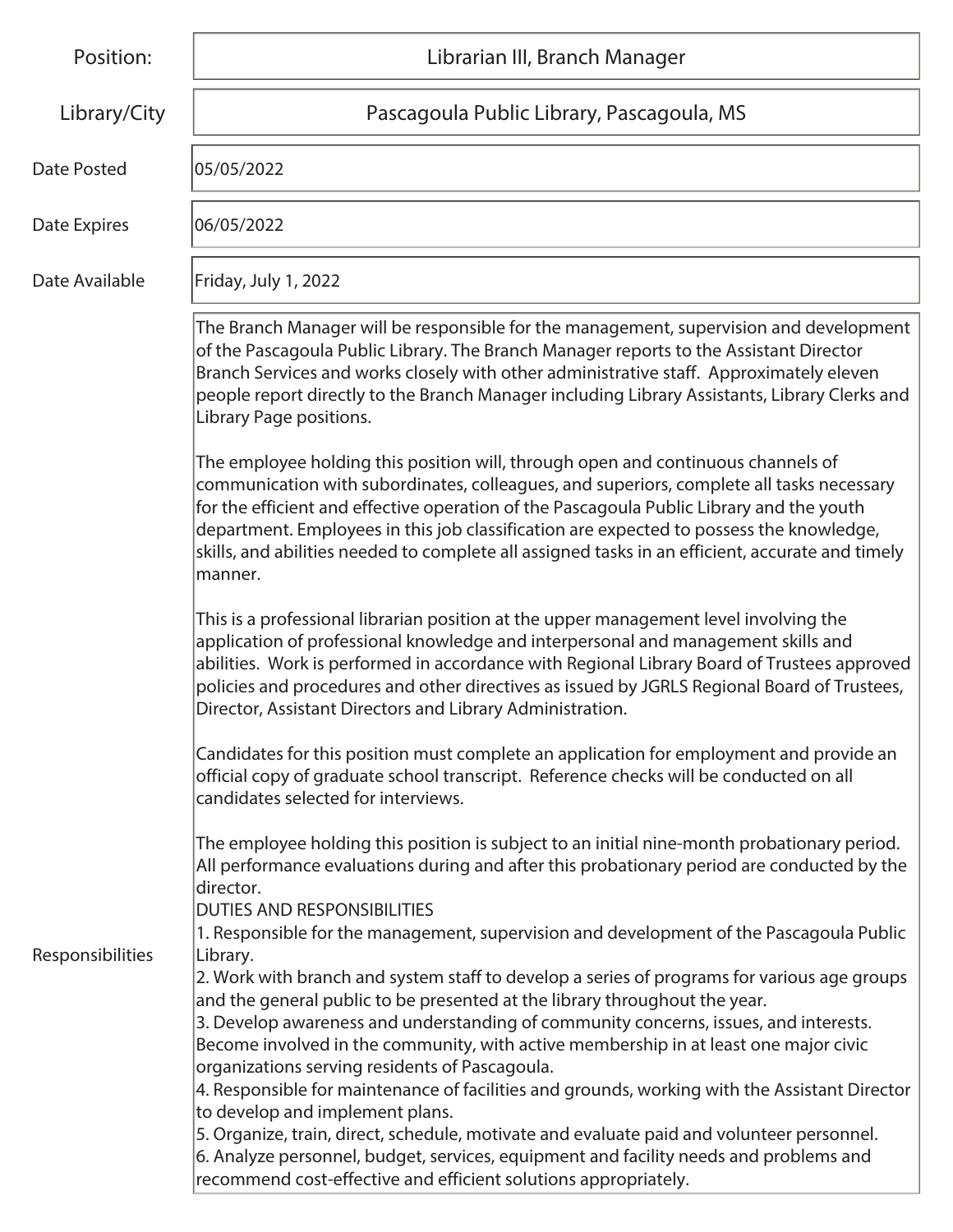| 7. Plan and perform materials selection, weeding, and other collection development |  |
|------------------------------------------------------------------------------------|--|
| activities, in accordance with established policies.                               |  |

8. Conduct orientation and other training, re-training and cross training programs for personnel as needed.

9. Communicate, model, and implement approved policies and procedures in a timely and effective manner.

10. Serve as the primary liaison with JGRLS administrative staff.

11. Prepare forms and reports as needed, scheduled or requested, including purchase orders, monthly schedules, branch statistics, requests for public relations services, and inventory reports and other reports as needed.

12. Closely monitor expenditures of all departments and staff supervised.

13. Support the activities of the Friends, Library Advisory Board, GLH Department, and other groups working to support the Pascagoula Public Library and/or JGRLS.

14. Stay current with developments in the field of librarianship through professional reading, association memberships, and attendance at professional workshops and conference and participation in in-house and online training as requested.

15. Schedule and conduct regular branch staff meetings.

MINIMUM QUALIFICATIONS

1. Masters degree in Library Science from an ALA-accredited graduate school.

2. Five years successful professional public library experience, with at least two years in a supervisory position.

3. Effective oral and written communication skills.

4. Demonstrated commitment to customer service, community involvement, networking, resource sharing, staff development and in-service training.

5. Knowledge of current technologies available to library staff and patrons.

6. Knowledge of integrated library systems and recent experience using them.

7. Active membership in one or more library-related professional organizations.

8. The person holding this position must have the ability to bend, stoop, push, pull, squat,

crouch, reach above shoulder level, and lift and move objects up to 25 pounds.

9. Valid driver's license and access to reliable transportation.

PREFERRED SKILLS AND KNOWLEDGE

1. Experience managing a staff of 5 or more at varying levels of experience, education and a wide range of responsibilities.

2. Experience as primary writer in successfully seeking grant funds to enhance library facilities and/or services.

3. Experience recruiting and managing volunteers.

KNOWLEDGE, SKILLS AND ABILITIES

Requirements

1. Knowledge of currently accepted best practices in public library organization, management and services.

2. Ability to organize, train, supervise, motivate and evaluate personnel.

3. In-depth knowledge of current library technologies and integrated library systems. 4. Ability to establish and maintain effective working relationships with superiors and coworkers, library users, Jackson George Regional Library System Board of Trustees, local governmental officials, members of Friends' groups, Genealogy and Local History Department Manager, local history organizations, civic leaders, educational institutions, and the general public.

5. Ability to analyze needs and problems and to create and communicate effective and costeffective solutions.

6. Ability to make sound decisions based on approved policies and procedures, personal judgment, and verifiable data.